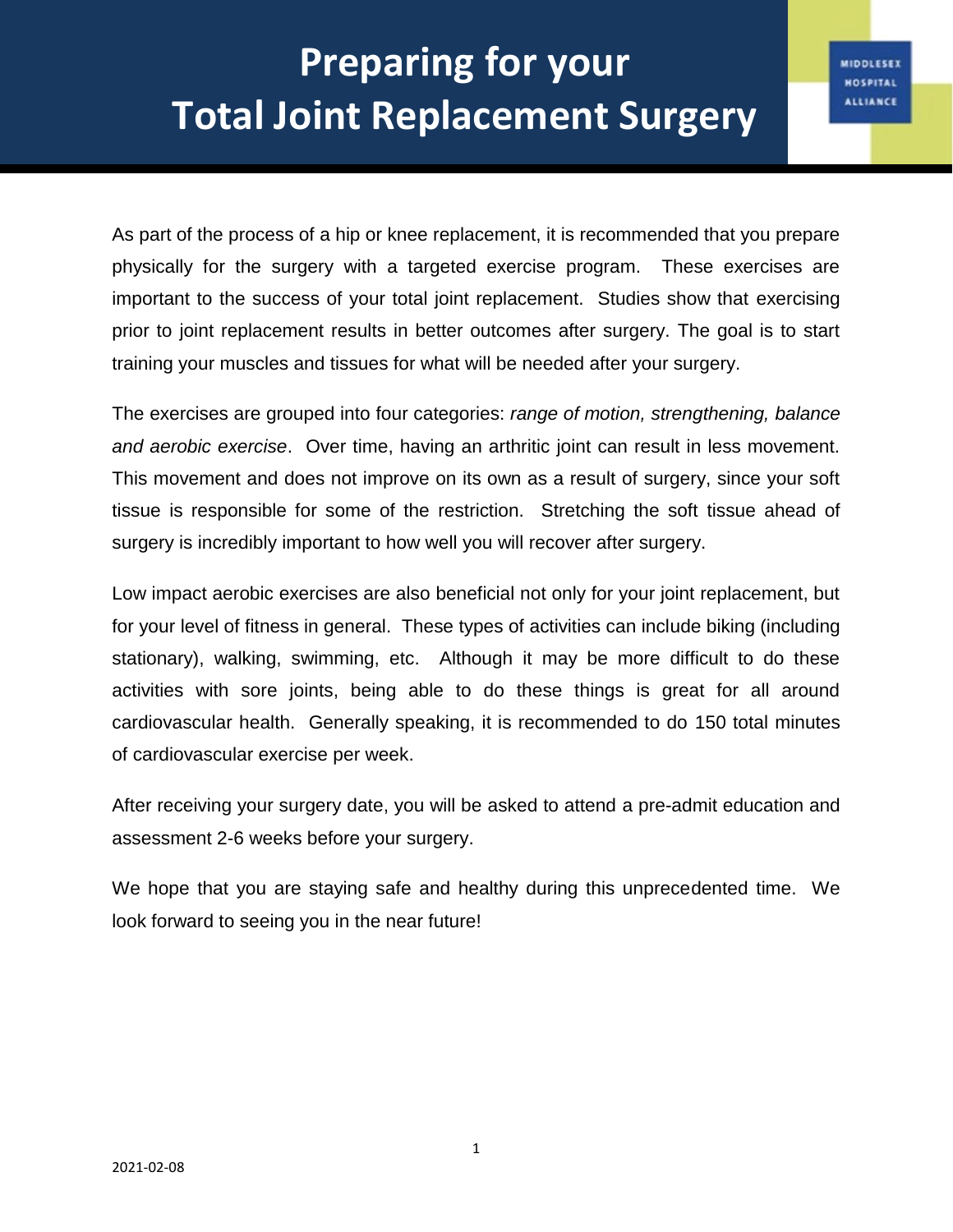# **Pre-Operative Exercises Total Knee Replacement**

## **Bending Range of Motion:**

#### **Choose 1 of the following 2 options:**



©PhysioTools Ltd

Sit on a chair with a towel under one foot. Slide the foot under the chair as far as you can. Move your knee forward keeping the sole of your foot in contact with the floor.

Hold 5 seconds Repeat 10 times Complete 3 times per day to maintain mobility



Lying or long sitting with legs straight. Put a strap or belt around your foot. Bend your knee as far as possible. Gently pull the strap to bend your knee a little more.

Hold 5 seconds Repeat 10 times Complete 3 times per day to maintain mobility

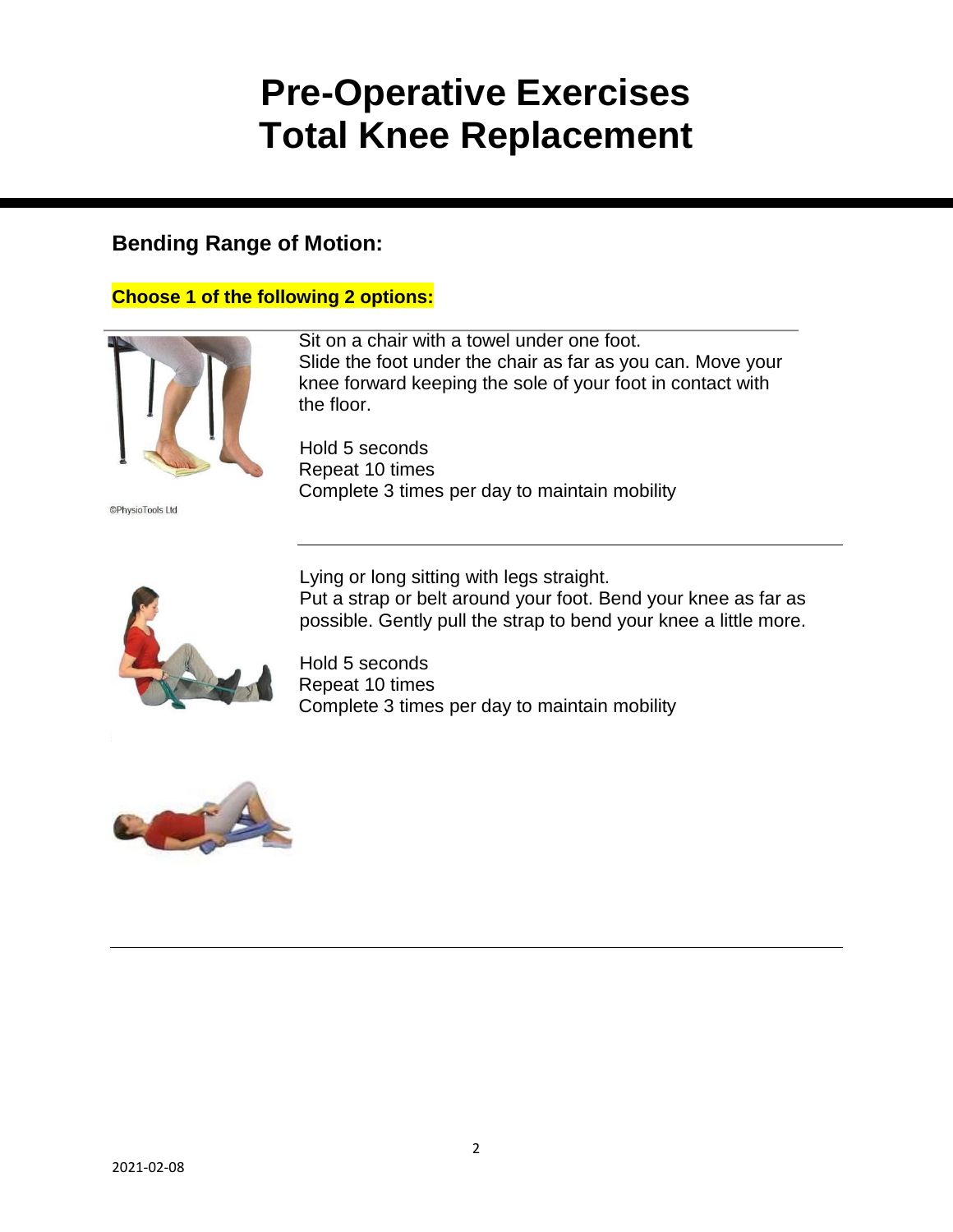## **Straightening Range of Motion:**



Stand tall and take a long step forward. Move your weight forwards but keep the heel of the rear leg on the floor and feel a stretch in your calf. Return to the starting position.

Hold 30 seconds Repeat 4 times Complete 3 times per day to maintain mobility



Sitting on a chair, with the leg to be exercised supported on a chair as shown. Do not round your back. Let your leg straighten in this position. If you need a more intense stretch, then keep chest up and hinge forward at the hips.

Hold 30 seconds Repeat 4 times per day Complete 3 times per day to maintain mobility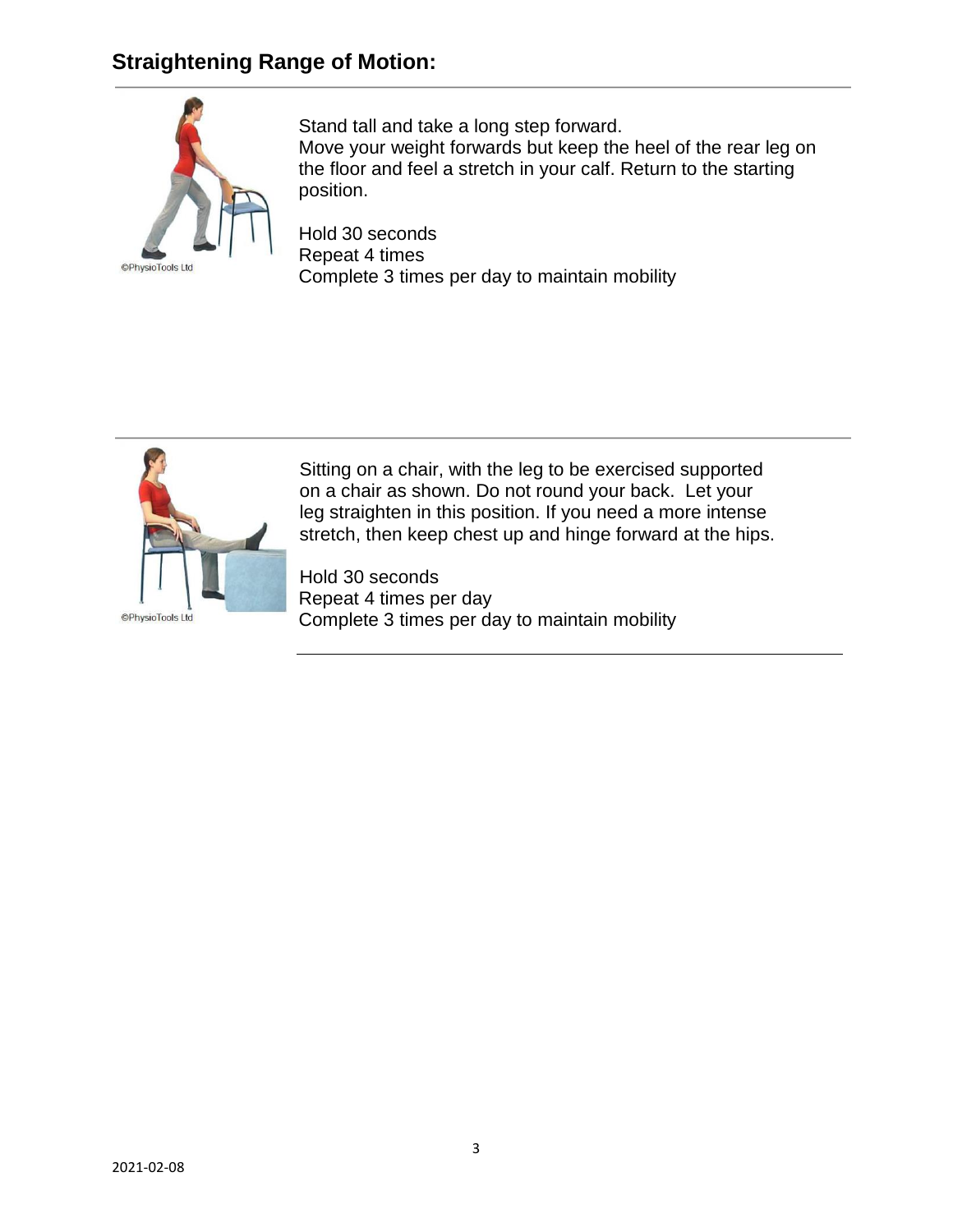#### **Knee Strengthening: Phase I**

### **Choose 1 of the following 3 options:** (options get progressively more difficult)



**©PhysioTools Ltd** 

©PhysioTools Ltd

Lying or long sitting with legs straight. Push your knees down firmly against the bed. **This is very important if your knee does not easily straighten on its own.** You may feel tightness in the back of your knee- this is normal.

Hold 5 seconds Repeat 10 times Complete 3 - 4 times a week



Lying or long sitting with legs straight. Place a roll under the straight knee.

Straighten the knee using your front thigh muscles. Keep the back of your knee against the towel roll. Keep the tension for a moment and then relax.

Hold 5 seconds Repeat 10 times Complete 3 - 4 times a week



Sit on a chair with a cushion under your knee Tighten the front of your thigh muscle and straighten your knee slowly.

Hold 5 seconds Repeat 10 times Complete 3 - 4 times a week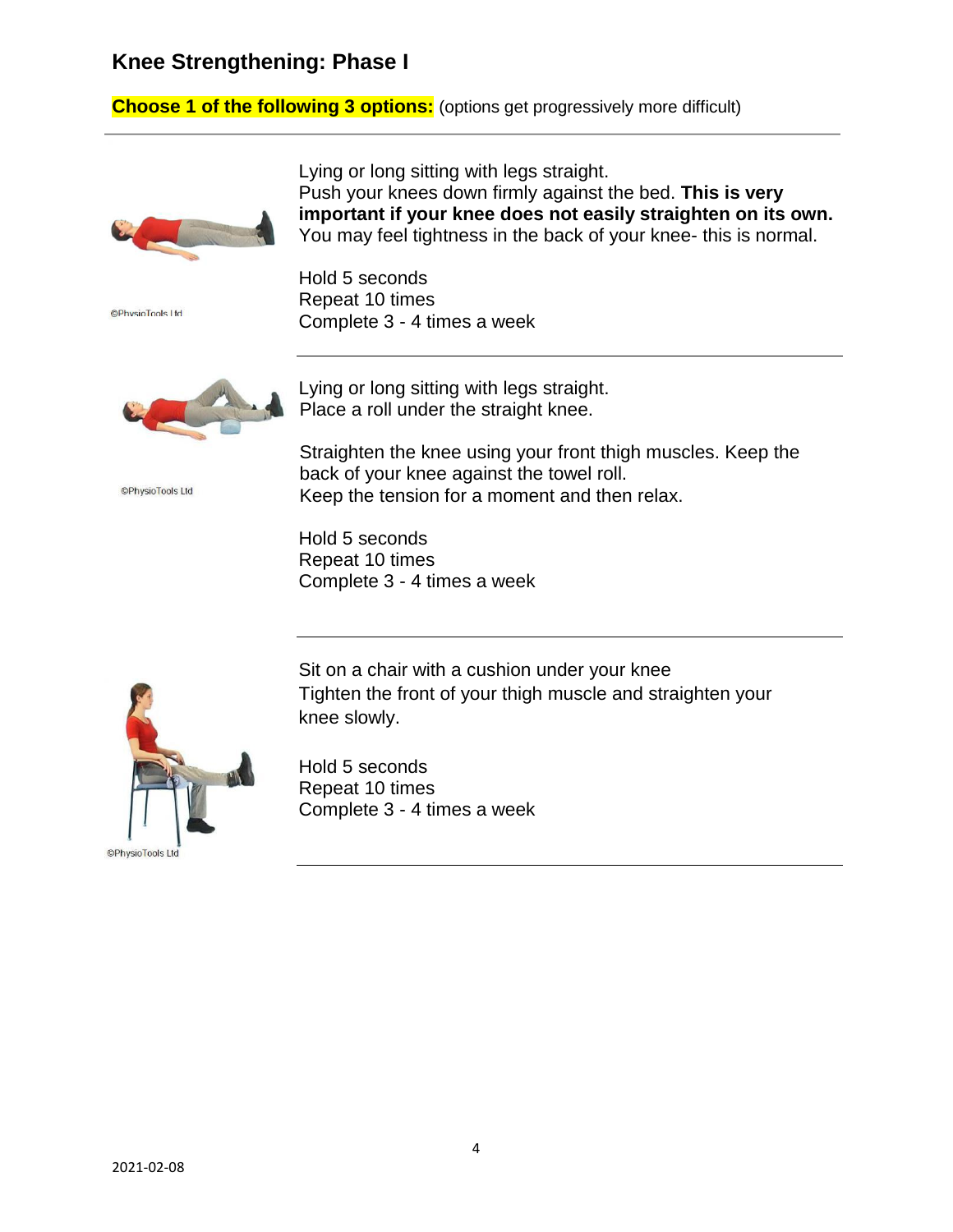#### **Knee Strengthening: Phase II**

**Choose 1 of the following 2 options:** (options get progressively more difficult)



Sitting with your arms crossed at the front edge of your seat.

Stand up and then sit down slowly on a chair. (This can be made easier and more difficult by changing the height of the chair). Be mindful to not use momentum to rock yourself forward.

Hold 5 seconds Repeat 10 times Complete 3 - 4 times a week



©PhysioTools Ltd

Stand leaning with your back against a wall and your feet about 20 cm from the wall. Wear shoes if your floor is slippery

Slowly slide down the wall until you feel your thigh muscles activate. Hold for 5 seconds. Return to starting position. As this becomes easier, you can deepen your squat.

Hold 5 seconds Repeat 10 times Complete 3 - 4 times a week